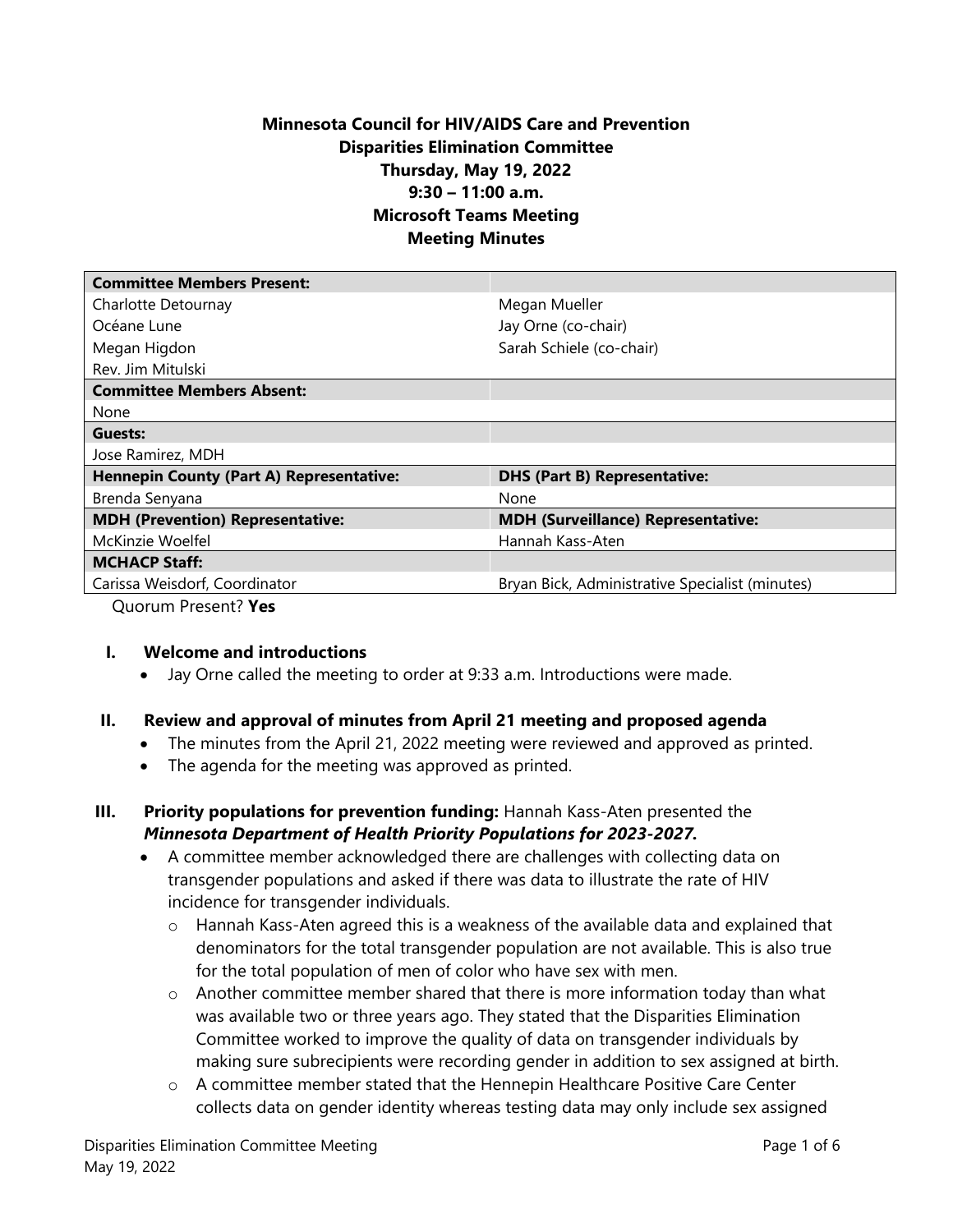at birth. The Positive Care Center had previously worked with the Minnesota Department of Health to regularly compare and clean up this data as much as possible. Hannah Kass-Aten said she would like to continue doing this data improvement work with agencies that serve people living with HIV/AIDS.

- o Carissa Weisdorf said she will send an email to the committee members containing details of what the council's Gender Identity subcommittee worked on.
- A committee member added that among the HIV outbreak occurring with people who inject drugs, approximately 45% of cases were associated with people staying in homeless encampments or otherwise experiencing housing insecurity. They felt this supports prioritizing people experiencing housing insecurity/homelessness for HIV prevention work.
- A committee member asked for more information about geographic aspects of the disparities discussed in the presentation, especially for the Duluth area.
	- o Hannah explained the priority populations are for the Metro area and Greater Minnesota is considered separately.
	- $\circ$  Jose Ramirez added that Greater Minnesota is still a focus for the Minnesota Department of Health (MDH). He explained it is harder to focus on specific high-risk populations there because the numbers are smaller, so MDH focuses on the population of Greater Minnesota as a whole.
	- o Jose said that about 30% of MDH's funding is focused on Greater Minnesota and subrecipients are encouraged to focus on men of color who have sex with men, Black women, Native Americans, Hispanics, and people experiencing homelessness.
	- o McKinzie Woelfel added that MDH will ask grant recipients to ensure that 55% of their HIV testing efforts be among priority populations.
- Jay Orne asked committee members how they are feeling about the priority populations shared.
	- o Jay shared they feel relieved to see individuals who are unstably housed or homeless included in the priority populations because they work with those individuals every day. Jay felt the MDH priorities will hopefully include individuals who are not part of the other priority populations, particularly American Indians who are experiencing housing insecurity and other disparities.
	- o Jose Ramirez added that MDH's approach to prioritizing men of color who have sex with men includes Native American men who have sex with men.
	- o A committee member stated that not all the priority populations are as visibly present in Duluth as they are in the metro area. They shared that Duluth is focusing efforts on transgender individuals and individuals facing housing instability or homelessness, but there is little conversation on how HIV impacts those populations.
	- o A committee member shared that they feel age is overlooked when priority populations are determined.
		- They said in prior years about one-third of new HIV infections occurred among people younger than 35, and it is frustrating that youth are not considered a priority population for MDH.
		- Jose responded that MDH has gotten feedback that some of their rules are too restrictive, so they will reduce the required testing threshold from 75% to 55% for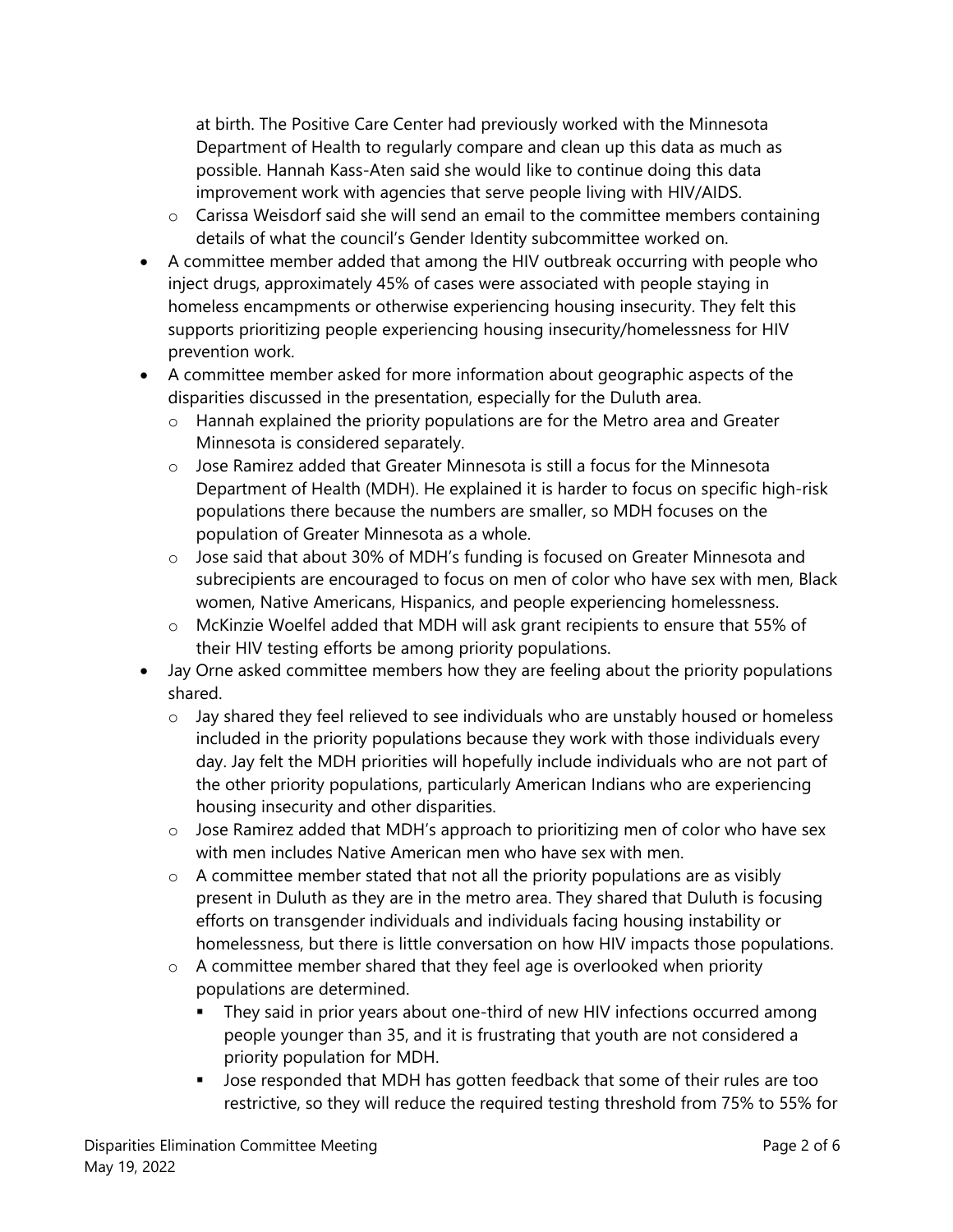priority populations This will give organizations more flexibility to offer testing to those seeking services. Jose added that age is always discussed, but when funding gets broken down too much it limits what can be done overall. Jose said that the Minnesota Department of Health's (MDH) request for proposal (RFP) will include special consideration for focusing on certain populations or demographics.

- $\circ$  A committee member said they will need some time to think about the data that was presented, and how the priority populations of men of color who have sex with men, Black women, and transgender people intersect with the priority population of people who are experiencing homelessness or housing insecurity.
- $\circ$  A committee member mentioned they observe some of the same people frequently responding to incentives and getting tested for HIV and asked if testing events could be designed to bring in a broader segment of the priority populations.
- Jay Orne asked what the Minnesota Department of Health (MDH) needs from the council to improve its work.
	- o McKinzie Woelfel responded that having representatives on the council from Duluth and other parts of Greater Minnesota is helpful.
	- o McKinzie said that MDH has frequent internal conversations about categories like age and about the specific needs of Greater Minnesota.
	- o McKinzie added that MDH needs new applicants from Greater Minnesota to respond to the RFP so they can find new ways of reaching community members. There may be many community organizations in Duluth that could apply to help address the HIV outbreak there.
- The presenters were asked if persons who inject drugs (PWID) were considered as a possible priority population for this RFP.
	- o Jose Ramirez replied that PWID are an important priority for MDH but that need is primarily addressed with funding for syringe services programs.
	- o A committee member added that more than syringes are needed to decrease the incidence of HIV in PWID and asked if there is also a role for testing programs that reach that population. Jose explained that prioritizing that population for testing would decrease funding for testing programs for the other identified priority populations.
- Hannah Kass-Aten invited the group to reach out to her if they have additional thoughts. McKinzie added the information will be presented to the full council next month.
- **IV. Part A MAI services list:** Sarah Schiele explained that the Disparities Elimination Committee (DEC) prioritizes services for Part A Minority AIDS Initiative (MAI) funds and determines how the funds are allocated.
	- Sarah stated that outpatient ambulatory health services and medical case management are the two core medical services that currently receive Part A MAI funds.
	- Sarah explained that DEC created a list of other services it wanted to learn more about over the past few months. That list included mental health, substance abuse outpatient care, emergency financial assistance, housing, and oral health care.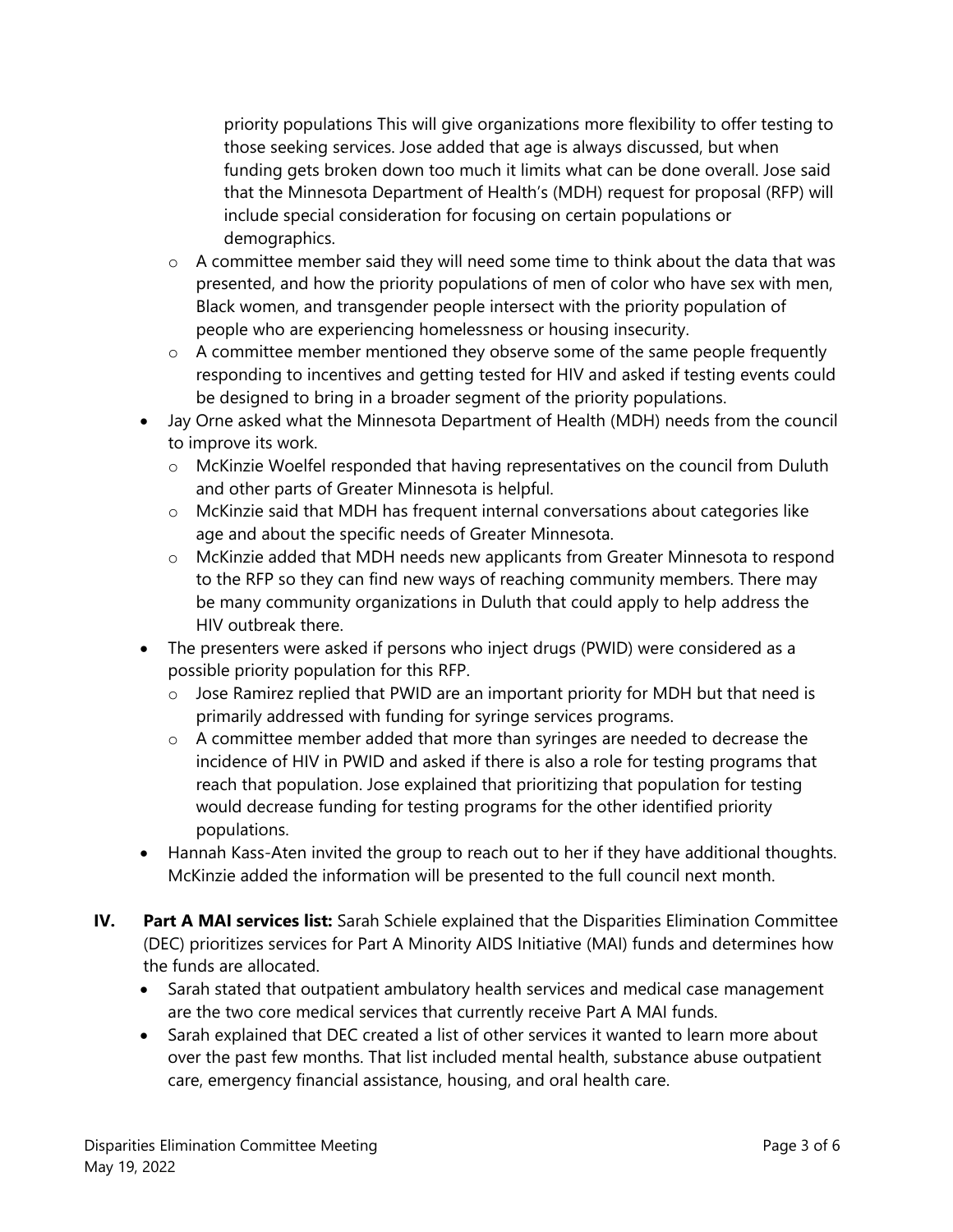- Sarah said the goal today is to decide which service areas to prioritize for Part A Minority AIDS Initiative (MAI) funding.
- Sarah stated that once the Disparities Elimination Committee (DEC) prioritizes service areas for Part A MAI funding, it will later allocate funding. Hennepin County is recommending that DEC allocate Part A MAI funds to the two service areas that are currently funded.
- Carissa Weisdorf shared the *FY2021 and FY2022 Part A Minority AIDS Initiative Allocations* presentation and reminded the committee that it had expressed interest in learning more about additional service areas. She explained that DEC can prioritize any services areas it chooses today and decide next month how much Part A MAI funds to allocate funding to any of those prioritized service areas.
- Carissa added that the actual award amount will be announced next month. It will likely be close to last year's award of around \$336,000. She mentioned that if the money is split up too much it becomes more difficult to meet the needs it was intended for.
- A committee member asked if the MAI funding is earmarked to serve certain populations. Carissa explained that medical case management allocations were for Black and Hispanic/Latinx populations and outpatient/ambulatory health services were for the Hispanic/Latinx population. A committee member mentioned that last time DEC used the data dashboard to see what services specific populations were accessing most frequently.
- A committee member mentioned there are data showing the funding for the two currently funded services is almost always spent and viral suppression rates for consumers of those services are high.
- A committee member said it may be helpful to think about whether the currently funded services need the same funding this year to improve their ability to eliminate disparities. They suggested there may be other populations that could benefit from receiving an influx of funding for other service areas.
- A committee member asked if rebate dollars could support programs that get less Part A MAI funding should DEC decide to allocate funding to other services or populations. They suggested prioritizing the two currently funded services (outpatient ambulatory health services and medical case management) plus the service areas DEC has been getting more information about over the last few months (mental health, substance abuse – outpatient, emergency financial assistance, housing, and oral health care). They mentioned that someone from the Department of Human Services (DHS) needs to answer if alternate sources of funding such as rebate would be available for programs that are being supported now by Part A MAI funding if DEC allocates the funds differently.
- Charlotte Detournay recalled the discussion from last year about Part A MAI funding and said the amount of funding was not significant for Hennepin Healthcare's provision of outpatient ambulatory medical care. The committee had proposed emergency financial assistance and housing assistance instead as a more impactful way to use the funds. She expressed that emergency financial assistance and housing are the greatest needs; transportation and other core and supportive services are more easily accessible through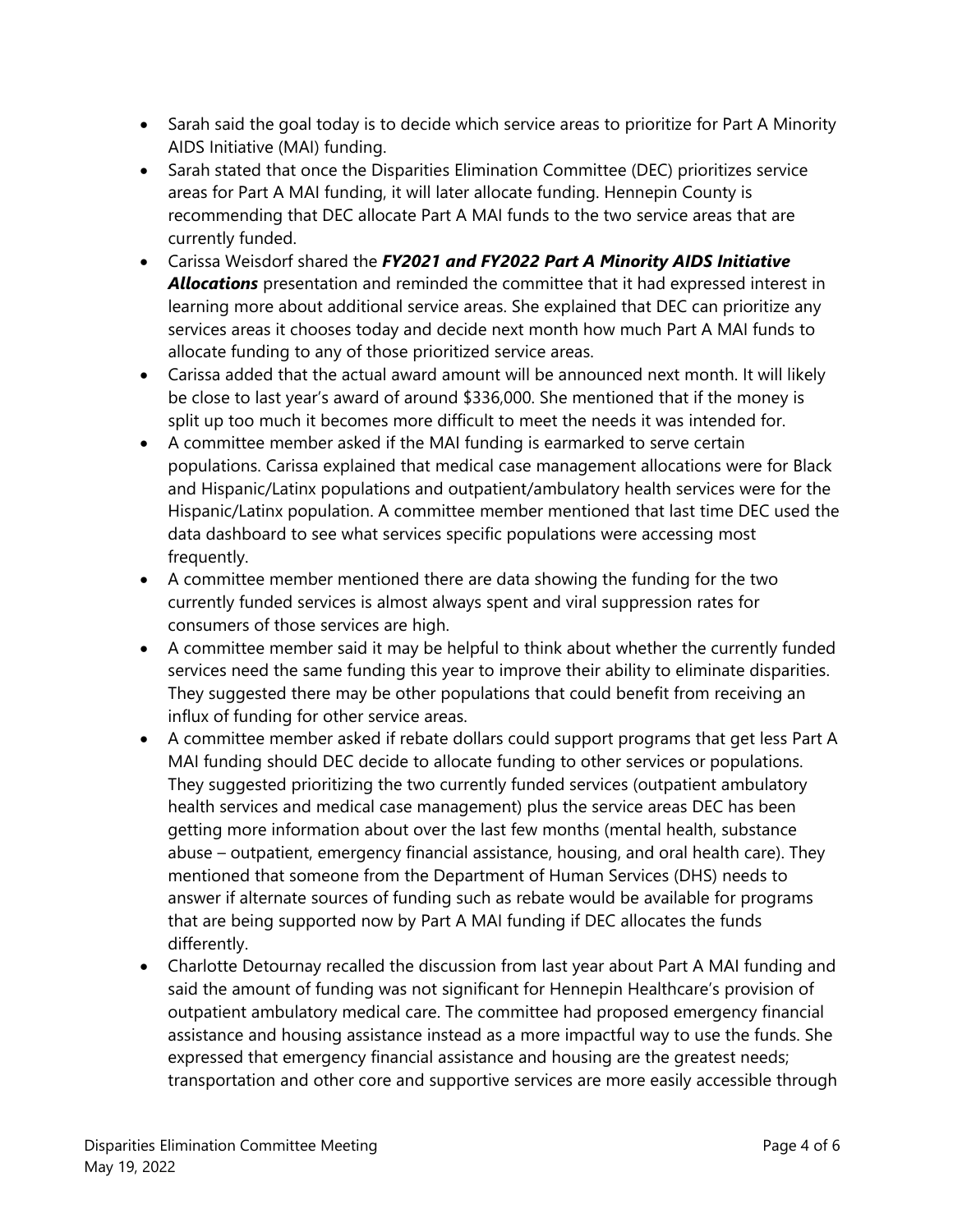other programs. She mentioned that funds for a short hotel stay in certain situations would be very helpful.

- Carissa Weisdorf reminded the committee that last year Part B informed the committee that significant additional rebate funding was added for emergency financial assistance (EFA) and the provider did not request additional money. The data dashboard shows that \$964,000 in rebate funding was allocated for EFA in 2020, which was an increase from the previous year of \$300,000.
- Jay Orne summarized the committee's proposal to prioritize the following services: outpatient ambulatory health services, medical case management, mental health, substance abuse – outpatient, emergency financial assistance, housing, and oral health care. The committee will make decisions about allocating Part A MAI funding to those services next month after hearing from a Part B representative.
	- $\circ$  Jay asked for consensus on this proposal. No one on the committee expressed any objections.
	- $\circ$  Jay asked if a representative from a currently funded medical case management program could attend the next meeting to share their perspective.
	- $\circ$  Carissa Weisdorf said that representatives from Part A and Part B should be at the next meeting. She added that if the committee wants to propose an amendment to the current allocation plan it would be helpful to have something in writing to share with Part A and Part B ahead of time.

## **V. New business / Unfinished business**

- No new business was discussed.
- No unfinished business was discussed.

#### **VI. Set agenda for next meeting**

- Carissa Weisdorf displayed the *Fiscal Year 2022 DEC workplan.*
- A committee member proposed that nothing more be added to the June agenda to leave sufficient time for discussion of the Part A MAI funding allocation.
- **VII. Announcements:** There were no announcements.
- **VIII. Adjourn:** Jay Orne adjourned the meeting at 11:05 a.m.

#### **Meeting Summary:**

- The Minnesota Department of Health presented its priority populations for 2023-2027.
- The committee agreed to prioritize the following service areas for Part A MAI funds: outpatient ambulatory health services, medical case management, mental health, substance abuse – outpatient, emergency financial assistance, housing, and oral health care.

#### **Documents distributed before the meeting:**

- Proposed agenda for May 19, 2022 meeting
- April 21, 2022 DEC minutes